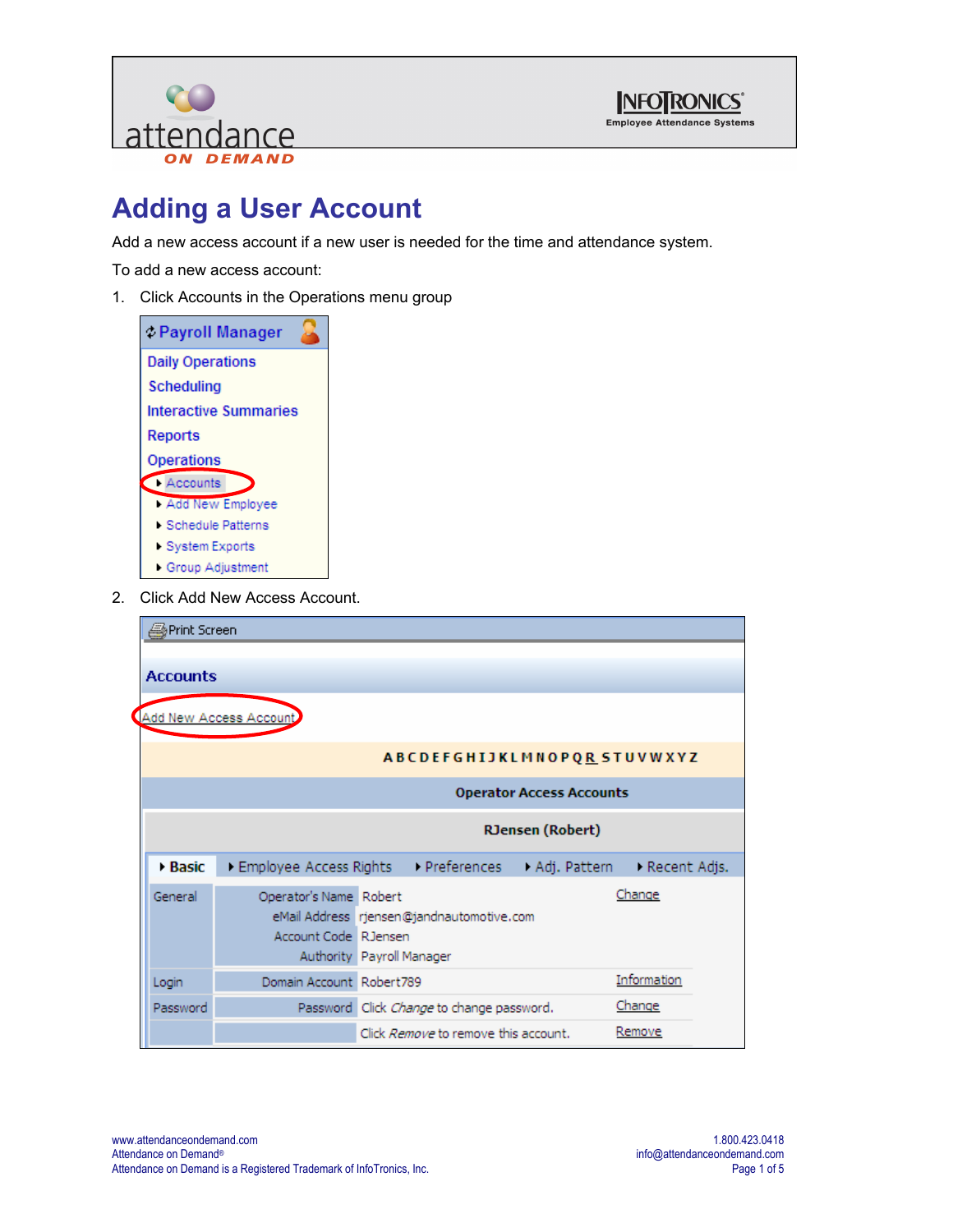



- 3. Type the user's first and last name in the Operator's Name field.
- 4. Type a code (up to 10 alphanumeric characters) to represent the account.

| <b>Access Account Basic Properties</b>                         |                                                                                                                                                                            |  |  |
|----------------------------------------------------------------|----------------------------------------------------------------------------------------------------------------------------------------------------------------------------|--|--|
| <b>Operator's Name</b>                                         | Patience Fields                                                                                                                                                            |  |  |
| Place the operator's name here. First name and then last name. |                                                                                                                                                                            |  |  |
| <b>Account Code</b>                                            |                                                                                                                                                                            |  |  |
|                                                                | <b>PFields</b>                                                                                                                                                             |  |  |
|                                                                | Up to 10 characters used to represent this account. It must be unique within your<br>system. Often this is the first couple letters of the operator's first and last name. |  |  |
| eMail Address                                                  | pfields@wholegrains.com                                                                                                                                                    |  |  |
| Operator's eMail address.                                      |                                                                                                                                                                            |  |  |
|                                                                |                                                                                                                                                                            |  |  |
| <b>Password</b>                                                |                                                                                                                                                                            |  |  |
| Enter account password.                                        |                                                                                                                                                                            |  |  |
| <b>Repeat Password</b>                                         | .                                                                                                                                                                          |  |  |
| Enter account password again.                                  |                                                                                                                                                                            |  |  |
|                                                                |                                                                                                                                                                            |  |  |
| <b>Authority</b>                                               | Supervisor                                                                                                                                                                 |  |  |
| functions.                                                     | An operator's authority determines the extent in which the operator can perform various                                                                                    |  |  |
|                                                                |                                                                                                                                                                            |  |  |
|                                                                |                                                                                                                                                                            |  |  |
|                                                                | Οk<br>Cancel                                                                                                                                                               |  |  |

- 5. Type the user's email address.
- 6. Type the user's account password twice.
- 7. Select the user's authority. The user's authority determines the type of functions the user can access in the system. In the Professional Edition template, these include:
	- Team Leader
	- Supervisor
	- Payroll Manager

For more information on the authority levels, see the "Authority Levels in the System" job aid.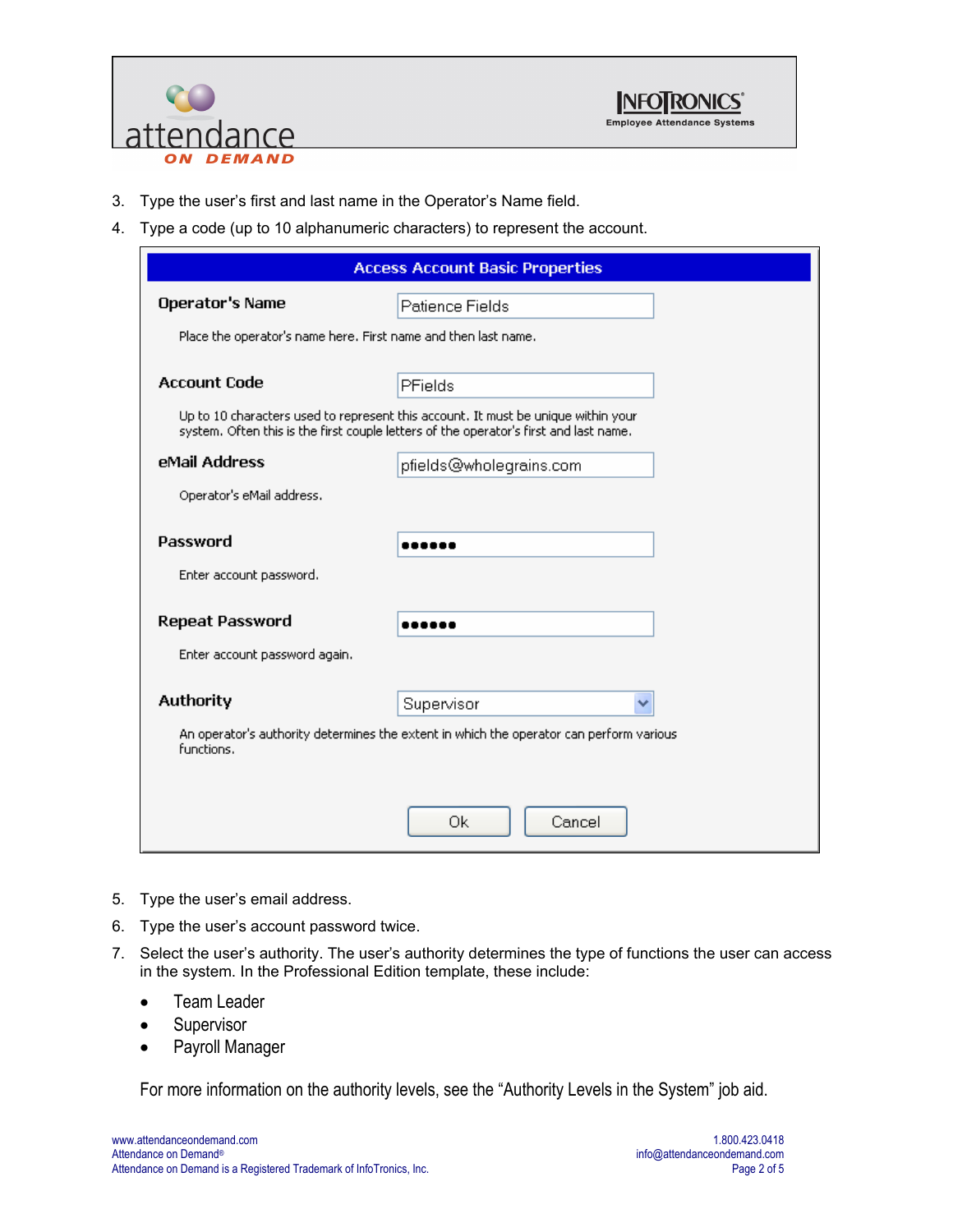

8. Click Ok. The user information is displayed in tabbed format.

| ∰Print Screen                    |                                                         |                                                               |                                 |                |
|----------------------------------|---------------------------------------------------------|---------------------------------------------------------------|---------------------------------|----------------|
|                                  |                                                         |                                                               |                                 |                |
| <b>Accounts</b>                  |                                                         |                                                               |                                 |                |
|                                  | Add New Access Account                                  |                                                               |                                 |                |
|                                  |                                                         | ABCDEFGHIJKLMNOPQRSTUVWXYZ                                    |                                 |                |
|                                  |                                                         |                                                               | <b>Operator Access Accounts</b> |                |
| <b>PFields (Patience Fields)</b> |                                                         |                                                               |                                 |                |
| $\triangleright$ Basic           |                                                         | Employee Access Rights Preferences                            | Adj. Pattern                    | → Recent Adjs. |
| General                          | Operator's Name Patience Fields<br>Account Code PFields | eMail Address pfields@wholegrains.com<br>Authority Supervisor |                                 | Change         |
| Login                            |                                                         | Domain Account PatienceFields854                              |                                 | Information    |
| Password                         |                                                         | Password Click Change to change password.                     |                                 | Change         |
|                                  |                                                         | Click Remove to remove this account.                          |                                 | Remove         |

- 9. Take note of the user's Domain Account (this is the login name) and password, as well as the authority level.
- 10. Click the Employee Access Rights tab.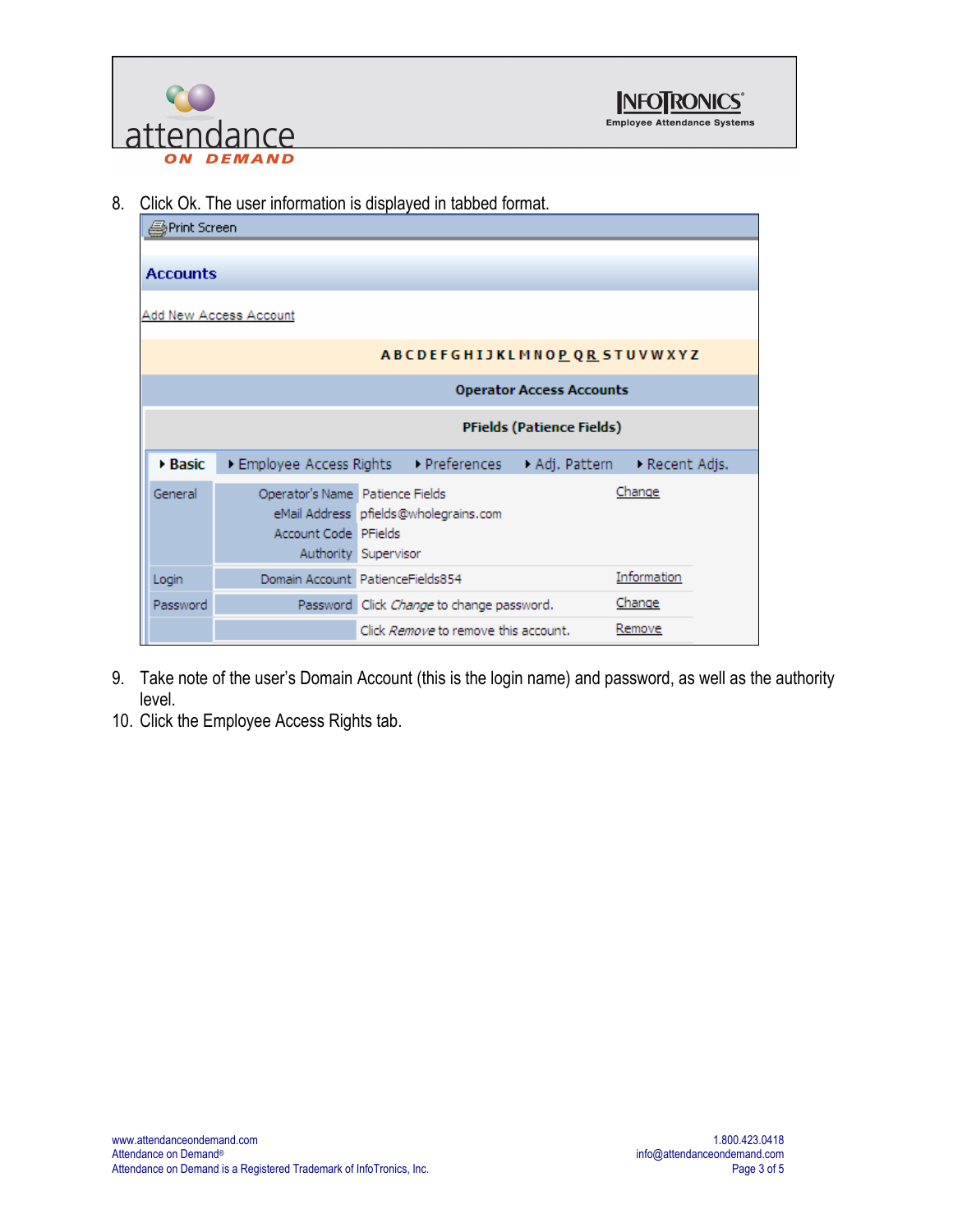



11. Select the workgroups the user can access. Refer to the Defining Employee Access Rights for a User job aid for more information.

| Location<br>$\overline{4}$ | Department<br>$\overline{2}$                                          | <b>Cost Center</b>   | Move Up |
|----------------------------|-----------------------------------------------------------------------|----------------------|---------|
|                            |                                                                       |                      |         |
|                            |                                                                       |                      | Move Dn |
|                            |                                                                       |                      | Remove  |
|                            |                                                                       |                      |         |
|                            |                                                                       |                      |         |
| Locations                  | <b>Departments</b>                                                    | <b>Cost Centers</b>  |         |
| All<br>2                   | All<br>1                                                              | $\sqrt{\frac{2}{5}}$ |         |
| 3<br>$\mathbf{1}$          | $\frac{4}{3}$                                                         |                      |         |
| $\overline{4}$             | $\overline{\mathbf{c}}$                                               | $\frac{2}{3}$        |         |
|                            |                                                                       |                      |         |
|                            |                                                                       |                      |         |
|                            | Choose the workgroup sets that determine employee access eligibility. |                      |         |
|                            |                                                                       |                      |         |
|                            |                                                                       |                      |         |
|                            |                                                                       | Ok<br>Cancel         |         |
|                            |                                                                       |                      |         |